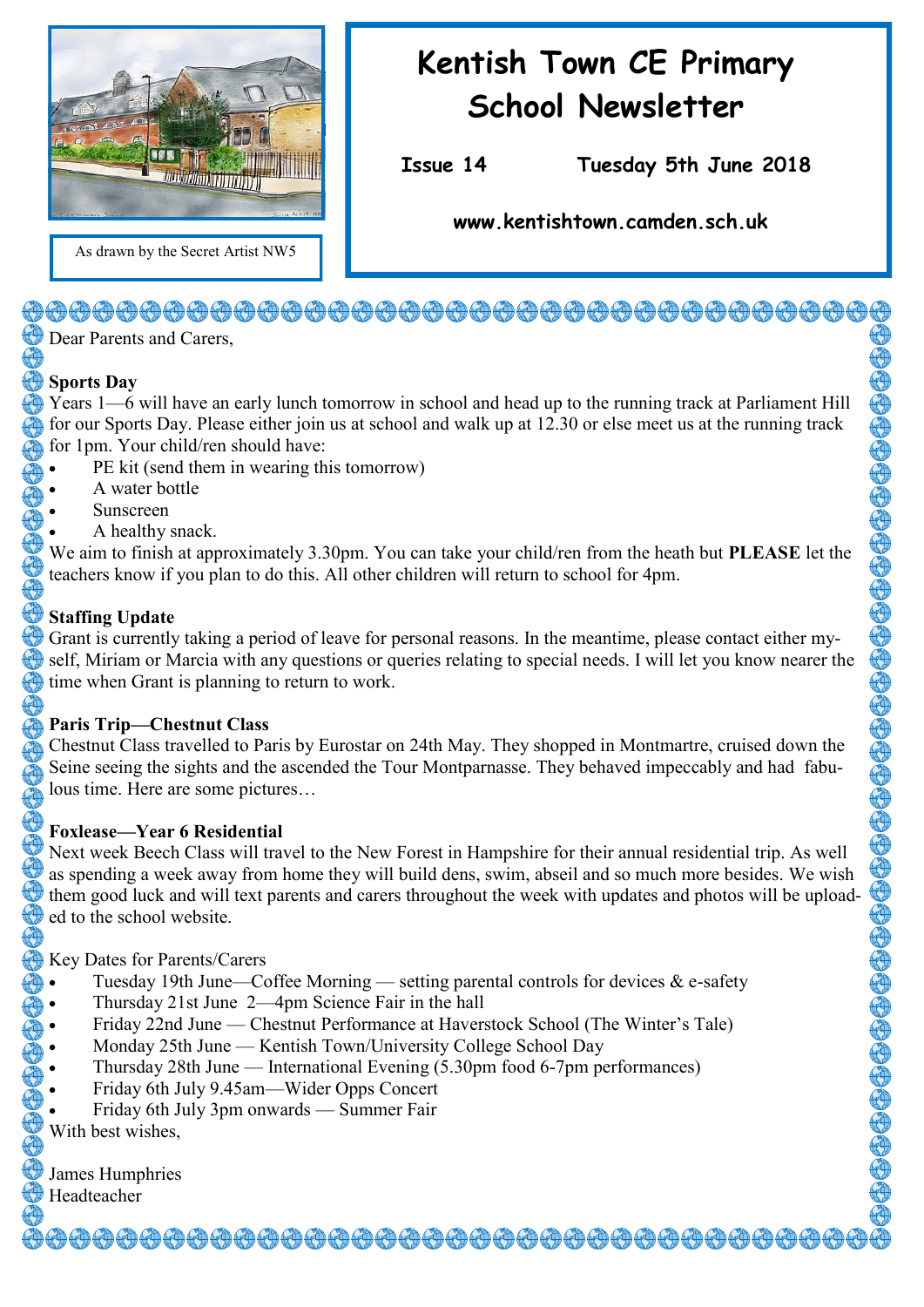# Foxlease 2018



*Many thanks to those of you who have paid in full or have started to pay in instalments!*

The trip to Foxlease is in the week of the  $11<sup>th</sup> - 15<sup>th</sup>$  June and we hope to take all year 6 children on the trip. The cost for the week is £300 (the actual cost is £350 per child) or £165 if your child is/ has ever been entitled to Free School Meals.

We fundraise by:

- Hosting a Foxlease fundraising tea over £500 raised
- Asking The Friends for support.

You can help us by:

Seeing Val or Pam and start to make payments (**we offer this op-**

#### **tion from Year 3 in order to spread the cost**)

- Make full payment if you are able to do this
- See James if you are struggling to pay.

The school makes no profit from this trip – we **ALWAYS** subsidise the cost. The trip is very special and is an experience your child will never forget.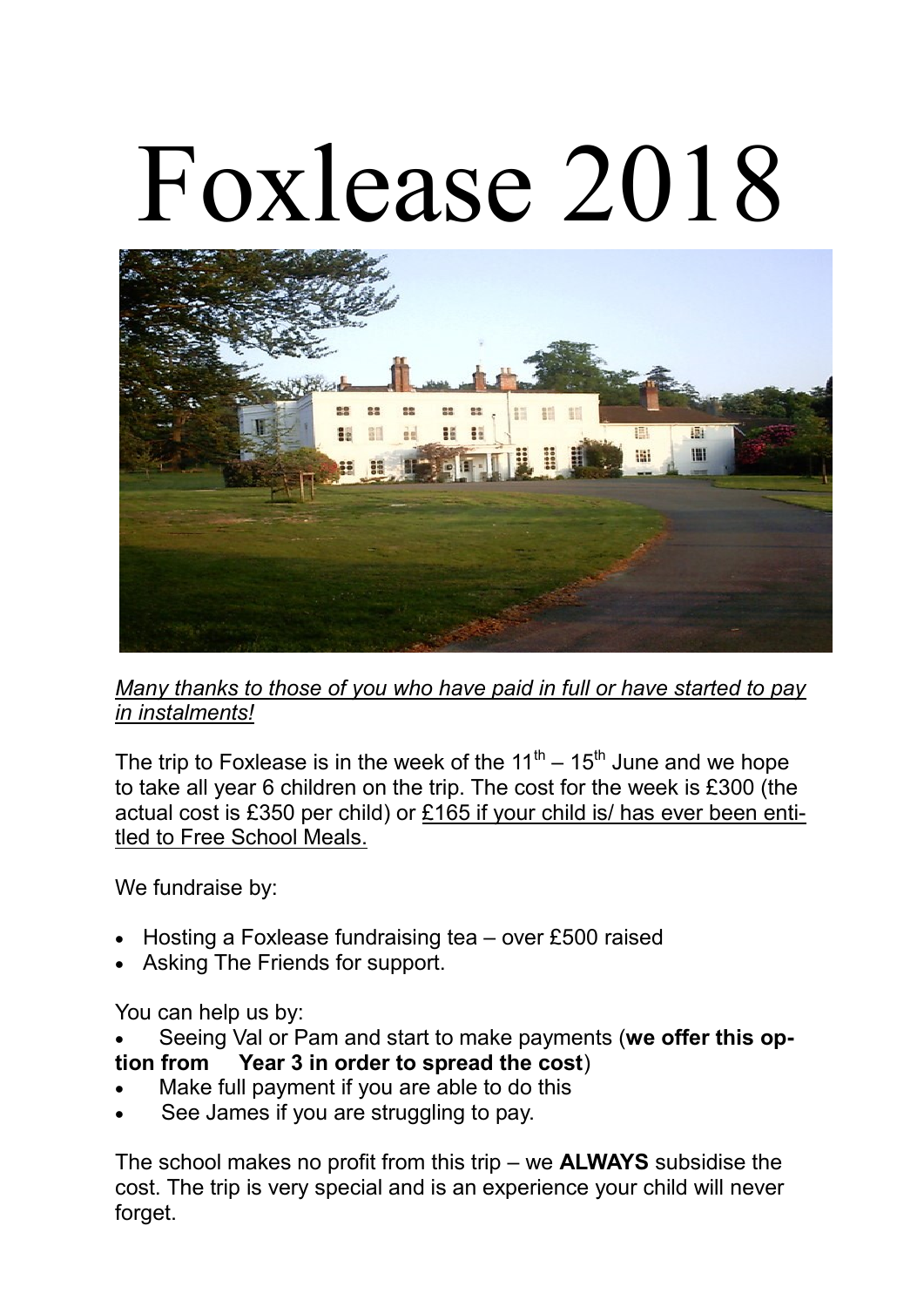| $\mathcal{L}^2 \mathcal{L}^2 \mathcal{L}^2 \mathcal{L}^2 \mathcal{L}^2 \mathcal{L}^2 \mathcal{L}^2 \mathcal{L}^2 \mathcal{L}^2 \mathcal{L}^2 \mathcal{L}^2 \mathcal{L}^2 \mathcal{L}^2 \mathcal{L}^2 \mathcal{L}^2 \mathcal{L}^2 \mathcal{L}^2 \mathcal{L}^2 \mathcal{L}^2 \mathcal{L}^2 \mathcal{L}^2 \mathcal{L}^2 \mathcal{L}^2 \mathcal{L}^2 \mathcal{L}^2 \mathcal{L}^2 \mathcal{L}^2 \mathcal{$<br>Happy Birthday to all those chil-<br>dren who have a birthday in<br>June. |                                     |                                   |                                                  |
|------------------------------------------------------------------------------------------------------------------------------------------------------------------------------------------------------------------------------------------------------------------------------------------------------------------------------------------------------------------------------------------------------------------------------------------------------------------------------------|-------------------------------------|-----------------------------------|--------------------------------------------------|
| <b>&amp; Annabel</b><br><b>Robyn</b><br><b>EA</b> Max<br>& Nazim<br>Rudy                                                                                                                                                                                                                                                                                                                                                                                                           | Arthur<br>Josiah<br>Bella<br>Serena | Richard<br>Liam<br>Eliza<br>Adnan | Et Et Et<br>Frederick<br>Victor<br>Adam<br>Aaron |